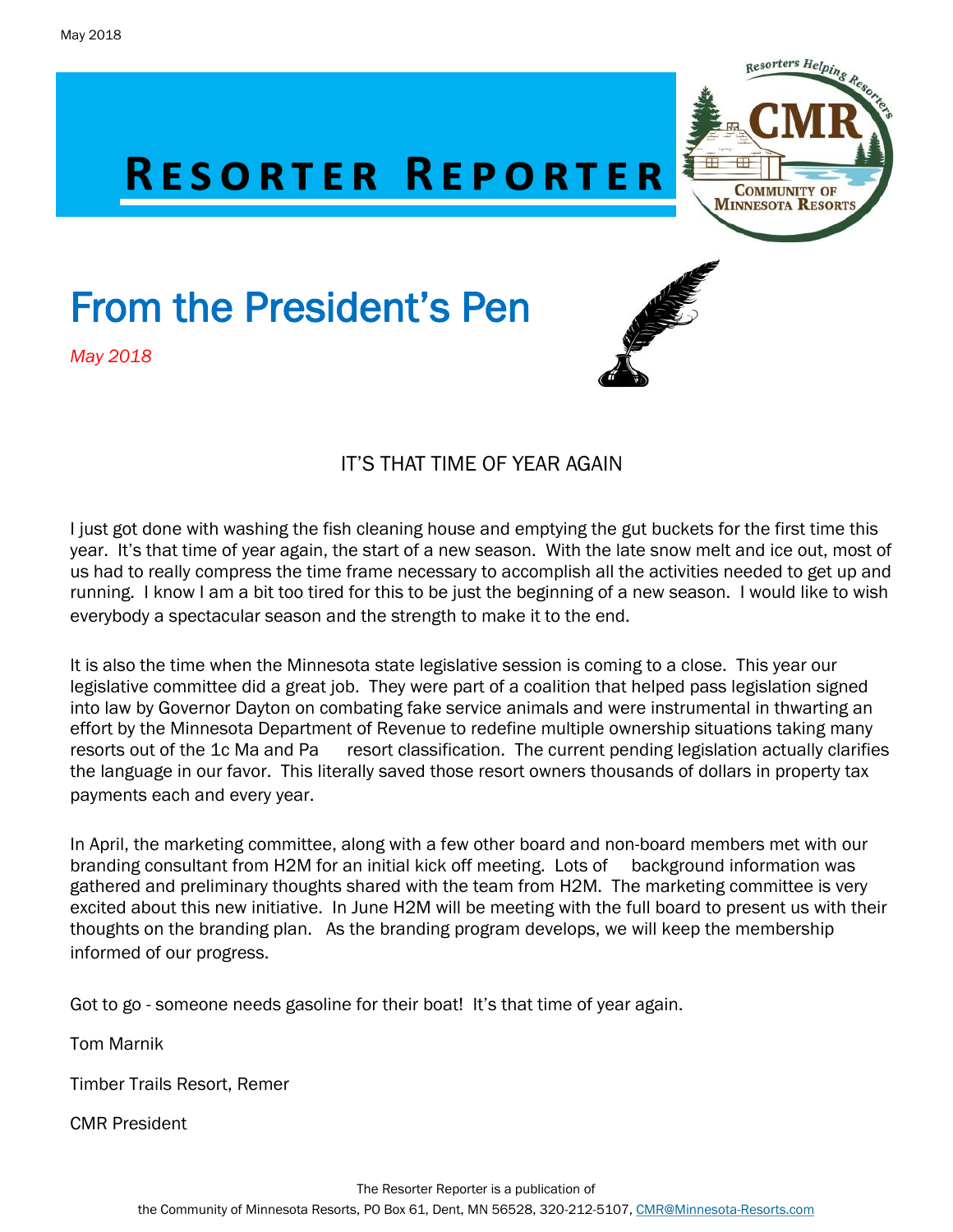The Community of Minnesota Resorts exists to help family owned and operated resorts in Minnesota to continue as a viable segment of the Minnesota tourism industry.

The Community of Minnesota Resorts' motto is: "Resorters Helping Resorters." "We believe that none of us alone is as smart as all of us together."

#### Table Of Contents

| President's Pen                         | P1 |
|-----------------------------------------|----|
| <b>Calendar of Events</b>               | P2 |
| <b>Website Tips from CMR Marketing</b>  | P3 |
| Update On Legislative Initiatives       | P3 |
| <b>Resorter of the Year Nominations</b> | P4 |
| <b>CMR Spring Workshop-Recap</b>        | P5 |
| <b>CMR Fall Conference</b>              | P5 |
| <b>EMT Events Update</b>                | P5 |
| <b>CMR Scholarship Winners</b>          | PR |
|                                         |    |

#### New Format-Additional Content-Pertinent and Timely Information

The Community of Minnesota Resorts' newsletter, the Resorter Reporter, has changed. Here are some helpful hints for navigating the links in this newsletter.

When you click on a link to external content, you will be connected to that content. To return to the newsletter from that content, just close the new window that opened by clicking the back arrow in the upper left hand corner. You will then return to the Resorter Reporter.

## Community Of Minnesota Resorts Calendar of Events

| May 28                                            | <b>Memorial Dav</b>                      |  |
|---------------------------------------------------|------------------------------------------|--|
| July 4                                            | 4th of July                              |  |
| September 1                                       | Resorter of the Year Nomination Deadline |  |
| October 28-30                                     | <b>Fall Conference at Cragun's</b>       |  |
| Make sure to mark your calendar for these events! |                                          |  |



The Resorter Reporter is a publication of

the Community of Minnesota Resorts, PO Box 61, Dent, MN 56528, 320-212-5107, [CMR@Minnesota-Resorts.com](mailto:CMR@Minnesota-Resorts.com?subject=Community%20of%20Minnesota%20Resorts)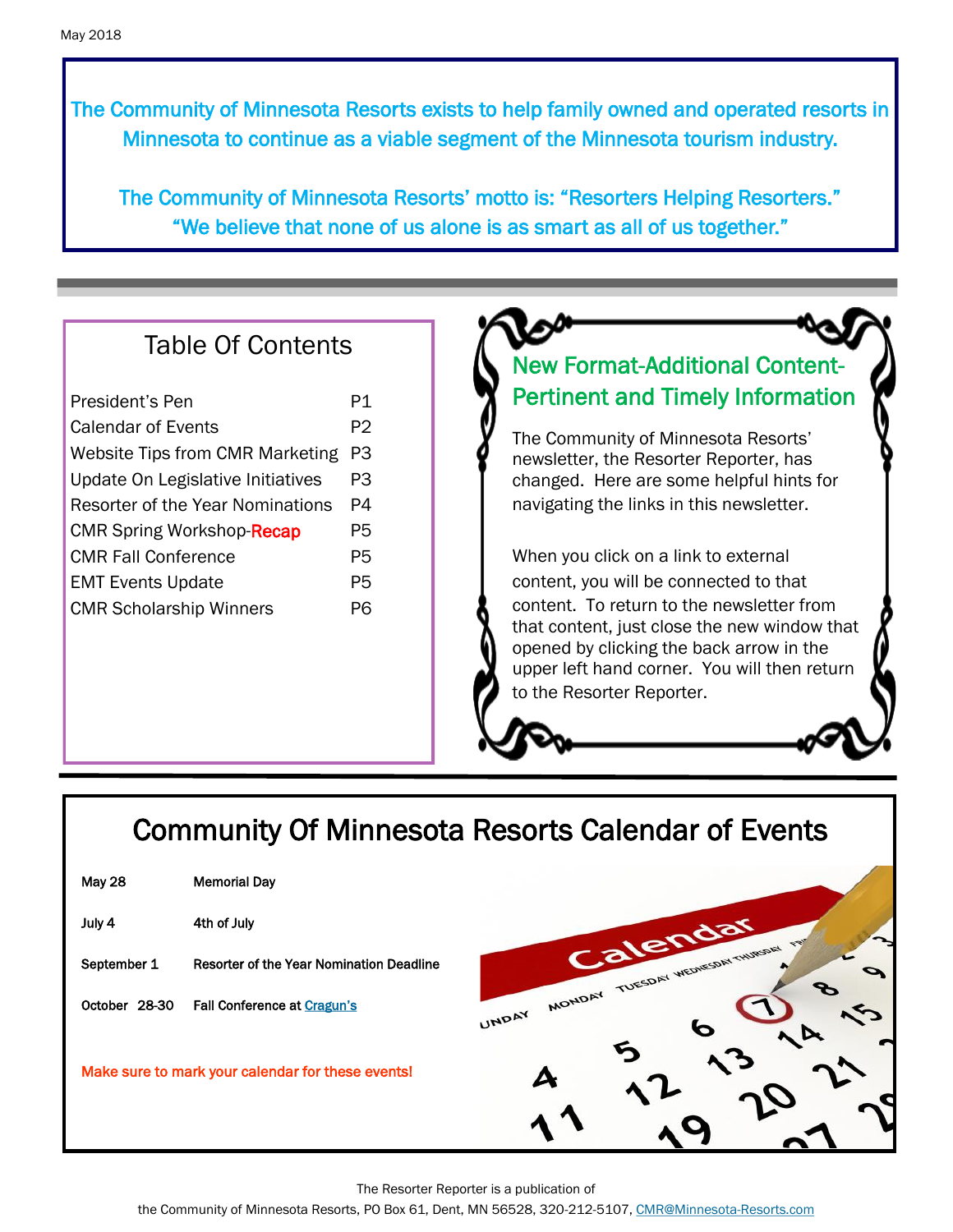

**Website Update from your Marketing Committee**

After interpreting website analytics for 2017, AdWords increased traffic to our newly mobile responsive website via "impressions" by 26%. Click-through rates increased on average 24% and ad interactions increased 57%.

AdWords are part of the marketing budget which qualifies for coop advertising with Explore Minnesota Tourism - the catch to qualify for the partnering effort is that we have to use those marketing dollars out-of-state. Hence, these last couple of years, the CMR marketing committee has chosen AdWords in digital ads through major newspaper websites in Chicago, Fargo, Des Moines, and Omaha.

# Update on CMR Legislative Initiatives

Here is an update on issues we focused on during our Day On The Hill visit.

- The CMR opposes any proposed change in the DOR technical bill regarding class 1c resort ownership because there are multiple types of resort ownership models currently in existence today. These are all proper and necessary to continue to make resorting viable. The proposed change is counter to that goal and accordingly we as the CMR are opposed. Update 5/1-The Senate Tax bill was released. It does not include any changes to resort property taxes as proposed by the Department of Revenue. The House did not agree to this proposal either, and actually included language to make it more clear that multiple ownership of resorts is acceptable.
- The CMR supports expanded and accelerated Broadband installation to rural areas so that we and our guests can enjoy fast and reliable internet access. Update: The Governor supports increased broadband installation, how much is allocated to this initiative is yet to be seen.
- The CMR supports regulations for Emotional Support Animals, and penalties for those who falsely represent their animal as an Emotional Support Animal. With appropriate regulations (and potential penalties in place), resorts can provide proper accommodations to those individuals needing these animals. Update 4/26, Governor Dayton signed this bill into law to be effective 8/1/18. Read the details of the bill [here.](https://www.revisor.mn.gov/laws/?year=2018&type=0&doctype=Chapter&id=106)
- The CMR supports post Labor Day school start. Update: As of now, no new bills have been proposed to start school prior to Labor Day. Plus, Minneapolis schools is now looking at starting school post Labor Day to save an estimated \$1 million per day. Read an article [here,](http://www.startribune.com/minneapolis-public-schools-to-vote-on-cutting-2-days-from-school-year/468477933/)
- The CMR supports continued and increased funding for Explore Minnesota Tourism to promote tourism to in and out of state travelers. Update: EMT is on a bi-annual budget, and it is set for 2018. We just wanted legislators to know how vital this funding is to resort s.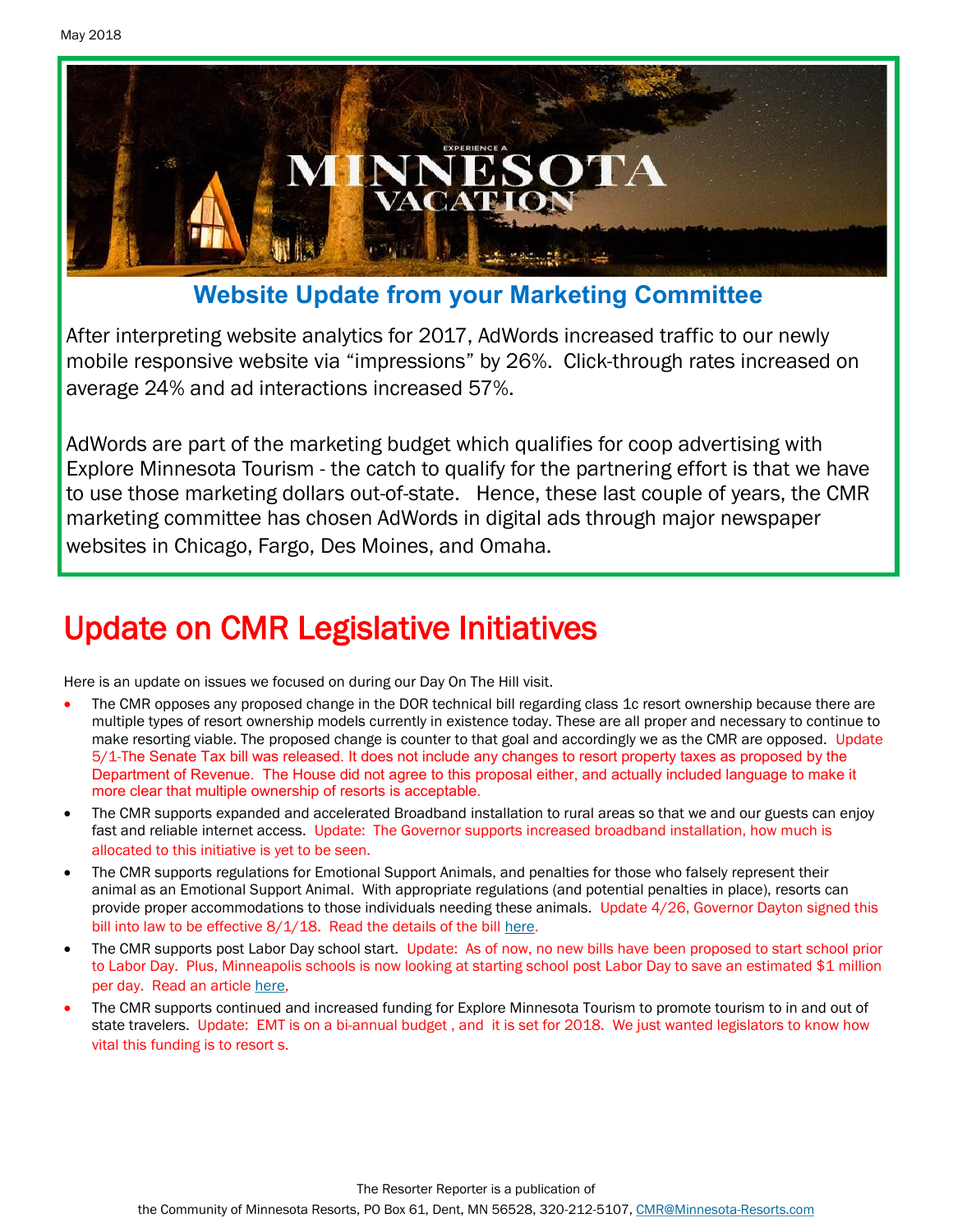.

# Resorter of the Year

**Nomination Submittal Deadline-September 1, 2018**

The Community of Minnesota Resorts (CMR) selects, through nominations by its members, one resort and resort owner that has shown a dedication for the improvement of the Minnesota Resort Industry by adopting and carrying out business policies and practices that reflect a personal pride in the industry as a whole.

The nominees also live up to the organization's motto of "Resorters Helping Resorters" by involvement in community activities and by displaying a willingness to help other resort owners to successfully operate Minnesota resorts. Click on the nomination form below to nominate the resorter who you feel should be "Resorter of the Year."

# [Resorter Of The Year Nomination Packet](http://minnesota-resorts.com/wp-lib/wp-content/uploads/2016/11/2016.04.07_ROY-nominating-packet-Community.pdf)

Nominations should be mailed to: Community of Minnesota Resorts P.O. Box 61 Dent, MN 56528 Attention: Resorter of the Year Committee

Nominations must be received by September 1, 2018. The Resorter of the Year will be announced at the Fall Conference.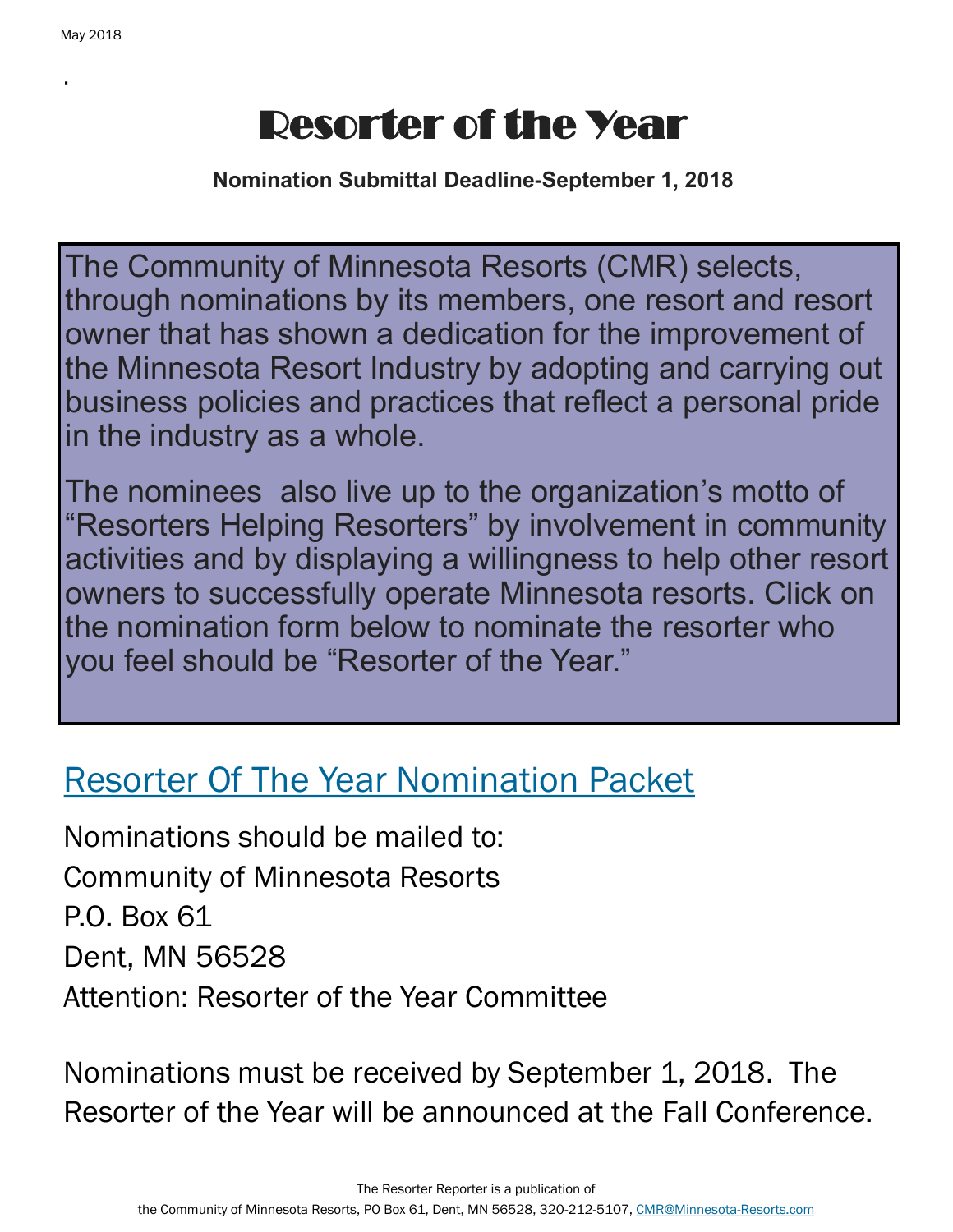## CMR Spring Workshop-Recap

Spring Workshop was held on Tuesday April 10th at Boyd Lodge in Crosslake. We think many were antsy to get the season underway as there were almost 60 of us in attendance! A great turn out.

The day included Speakers on:

- General Recreational, angling and lake shore regulations.
- Getting the most out of your CMR membership!
- Training on the CMR website, Last Minute Openings, and how to utilize the Member Dashboard, how to update your website listing and load photos.
- Print marketing as a viable way to connect with guests and improve your customers' experience.
- The ever popular panel of resorters talking about activities and amenities.
- Crackerbarrels, EMT and Legislative updates.

Here are some excerpts from a letter written by Sheila Niemeyer from Niemeyer's Rugged River Resort as a recap of the days events.

As the afternoon session began, and Sherry Frick started talking about print marketing, I was skeptical. By the end of her presentation I was convinced I needed to focus more on print marketing, but not in the way I had envisioned. I had almost two pages of notes, and several ideas I wanted to try.

I headed home going over all that I had heard during the day. As I sat down to catch up on e-mails, I made a decision. I went on-line and ordered custom thank-you cards, so I can continue to get my "Brand" in front of my guests and expand on their emotional connection to our resort. I have never gone home and immediately implemented something I heard at a conference. I always have good intentions, but, have not acted the same day. Now I need to think about direct mail options…

The day was exactly what I needed to get me energized for a new season.

Look for Sheila's entire letter as well as photos of Spring Workshop in the next Resorter magazine!

#### Mark Your Calendars:

#### CMR Fall Conference October 28, 29, 30 Cragun's Resort on Gull Lake

The season may be just beginning, but it is time to mark your calendars for the fall conference. As always we will have the vendor show, crackerbarrels, legislative fundraiser for Day On The Hill, and plenty of time to socialize and decompress after the season.

This year some speaker topics will include how to handle new tax laws, reacquaint yourself with Contract for Deeds, Cleaning Chemicals, and the ever popular resorter panel. We hope everyone can attend!

### What's going on in your neck of the woods?

# **SEXPLORE EXPLORE**

Check out the Explore Minnesota Events Update by following this link to see what events are going on in your area and around the state.

[Explore Minnesota Events Update](http://www.exploreminnesota.com/newsletter-sign-up/reports/events-report/)

Once at the site, just click on the most recent events update on the site and view your area's upcoming events.

The Resorter Reporter is a publication of